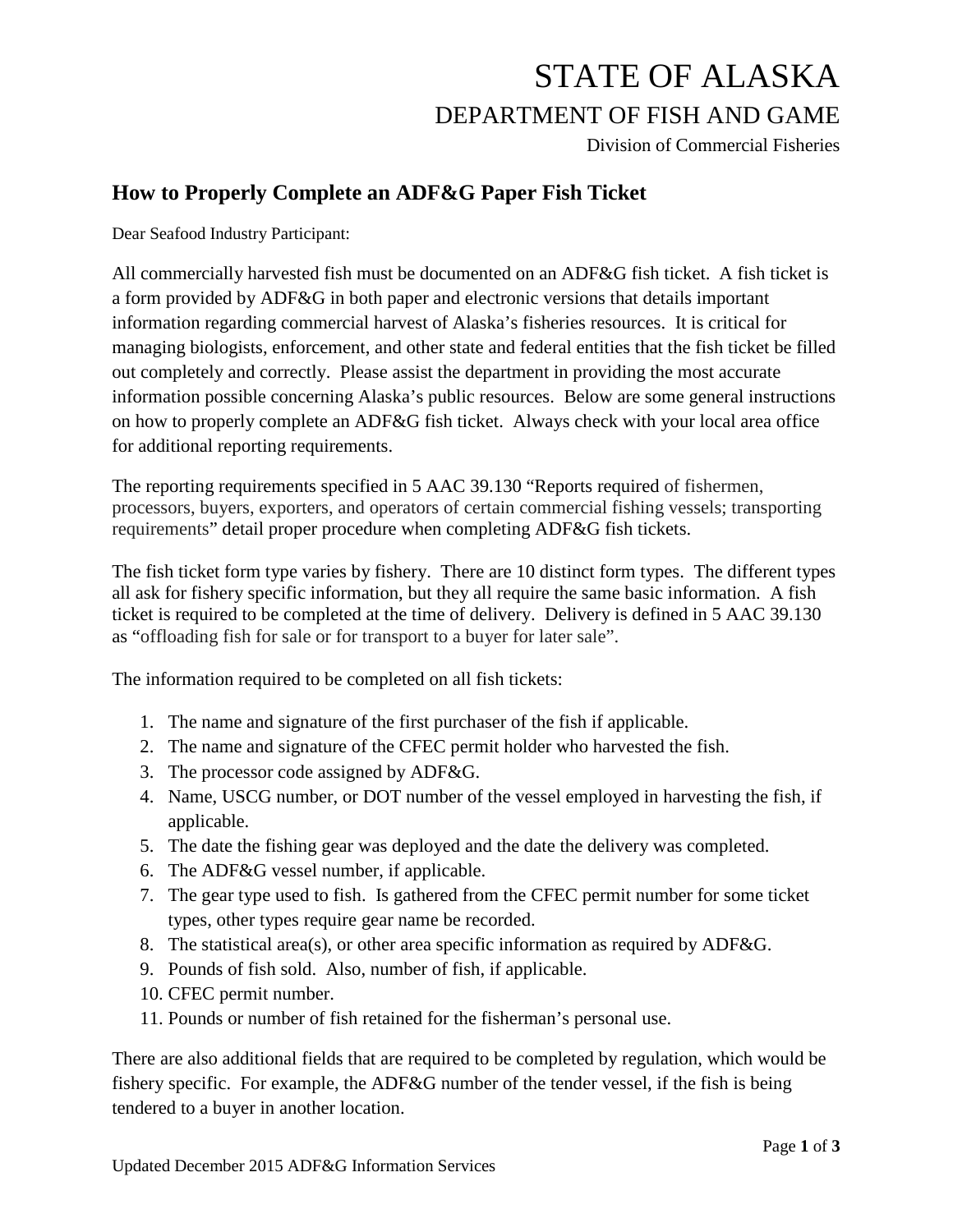# STATE OF ALASKA DEPARTMENT OF FISH AND GAME

Division of Commercial Fisheries

Below is an image of a Series A General salmon fish ticket with some instructions on where to complete required information.

| <b>WHITE - PURCHASER</b>                              | YELLOW - FISH & GAME                                                                        |                                                                              | <b>PINK-SELLER</b>                   |                | PLACE WRAPAROUND COVER UNDER GREEN COPY<br><b>GREEN - PURCHASER</b> |   |
|-------------------------------------------------------|---------------------------------------------------------------------------------------------|------------------------------------------------------------------------------|--------------------------------------|----------------|---------------------------------------------------------------------|---|
| <b>PURCHASER</b>                                      | <b>ALASKA DEPARTMENT OF FISH &amp; GAME</b>                                                 |                                                                              |                                      |                | DO NOT WRITE IN THIS SPACE                                          |   |
| <b>GENERAL SALMON TICKET</b><br>Vessel<br><b>Name</b> |                                                                                             |                                                                              | <b>DO NOT WRITE</b><br>IN THIS SPACE |                | A15                                                                 |   |
| Fishery<br>Name                                       | <b>Imprint CFEC gear card</b><br>here (plasic card)                                         |                                                                              |                                      |                | ADF&G NO.                                                           |   |
| Permit<br>Number                                      |                                                                                             |                                                                              |                                      |                | Tender ADF&G No.                                                    |   |
|                                                       |                                                                                             |                                                                              |                                      |                | Date Caught                                                         |   |
|                                                       |                                                                                             |                                                                              |                                      | Date           | <b>STATISTICAL AREA</b>                                             |   |
|                                                       |                                                                                             |                                                                              |                                      | Landed         | Stat. Area                                                          | % |
| Proc.                                                 | <b>Imprint or handwrite</b>                                                                 |                                                                              |                                      |                |                                                                     |   |
| Code<br>Company                                       | Processor code here.<br>(Aluminum tag)                                                      |                                                                              |                                      |                | Dual Permit No.                                                     |   |
|                                                       |                                                                                             | (Nearest bay or headland)                                                    |                                      | Area<br>Caught | Permit Card info (Required.<br>Instructions on cover.)              |   |
| CODE<br><b>SPECIES</b>                                | Salmon - Deliv. Code is required. See Ticket Book Cover for instructions.<br>DELIV.<br>CODE | <b>NO. OF FISH</b>                                                           | <b>POUNDS</b>                        | <b>PRICE</b>   | <b>AMOUNT</b>                                                       |   |
| 410                                                   | Delivery codes are located on the cover of the paper fish ticket booklets                   |                                                                              |                                      |                |                                                                     |   |
|                                                       |                                                                                             | http://www.adfg.alaska.gov/index.cfm?<br>adfg=fishlicense.reportingresources | or here:                             |                |                                                                     |   |
| Kings<br>440<br>Pinks                                 |                                                                                             |                                                                              |                                      |                |                                                                     |   |
| 450<br>Chums                                          |                                                                                             |                                                                              |                                      |                |                                                                     |   |
|                                                       |                                                                                             |                                                                              |                                      |                |                                                                     |   |
|                                                       | Salmon Roe and Other Species - Species Code and Deliv. Code required.                       |                                                                              |                                      |                |                                                                     |   |
| Subtotal                                              |                                                                                             |                                                                              |                                      |                |                                                                     |   |
| Less Salmon Enhancement Tax @                         |                                                                                             |                                                                              |                                      |                |                                                                     |   |
| <b>TOTAL</b>                                          |                                                                                             |                                                                              |                                      |                |                                                                     |   |
| <b>NOT SOLD/PERSONAL USE - 95</b>                     |                                                                                             |                                                                              | <b>NOT SOLD/PERSONAL USE - 95</b>    |                | <b>PARTIAL DELIVERY</b>                                             |   |
| <b>SPECIES</b>                                        | <b>NUMBER</b>                                                                               | <b>SPECIES</b>                                                               | <b>NUMBER</b>                        |                | Ticket No.                                                          |   |
|                                                       |                                                                                             |                                                                              |                                      |                | Processor                                                           |   |
| Cash Advance                                          | <b>Fish Received by</b>                                                                     |                                                                              |                                      |                |                                                                     |   |
| Permit Holder's Signature                             | I HEREBY ATTEST THAT THESE FISH WERE CAUCHE IN COMPLIANCE WITH ADF&G REGULATIONS.           |                                                                              |                                      |                |                                                                     |   |